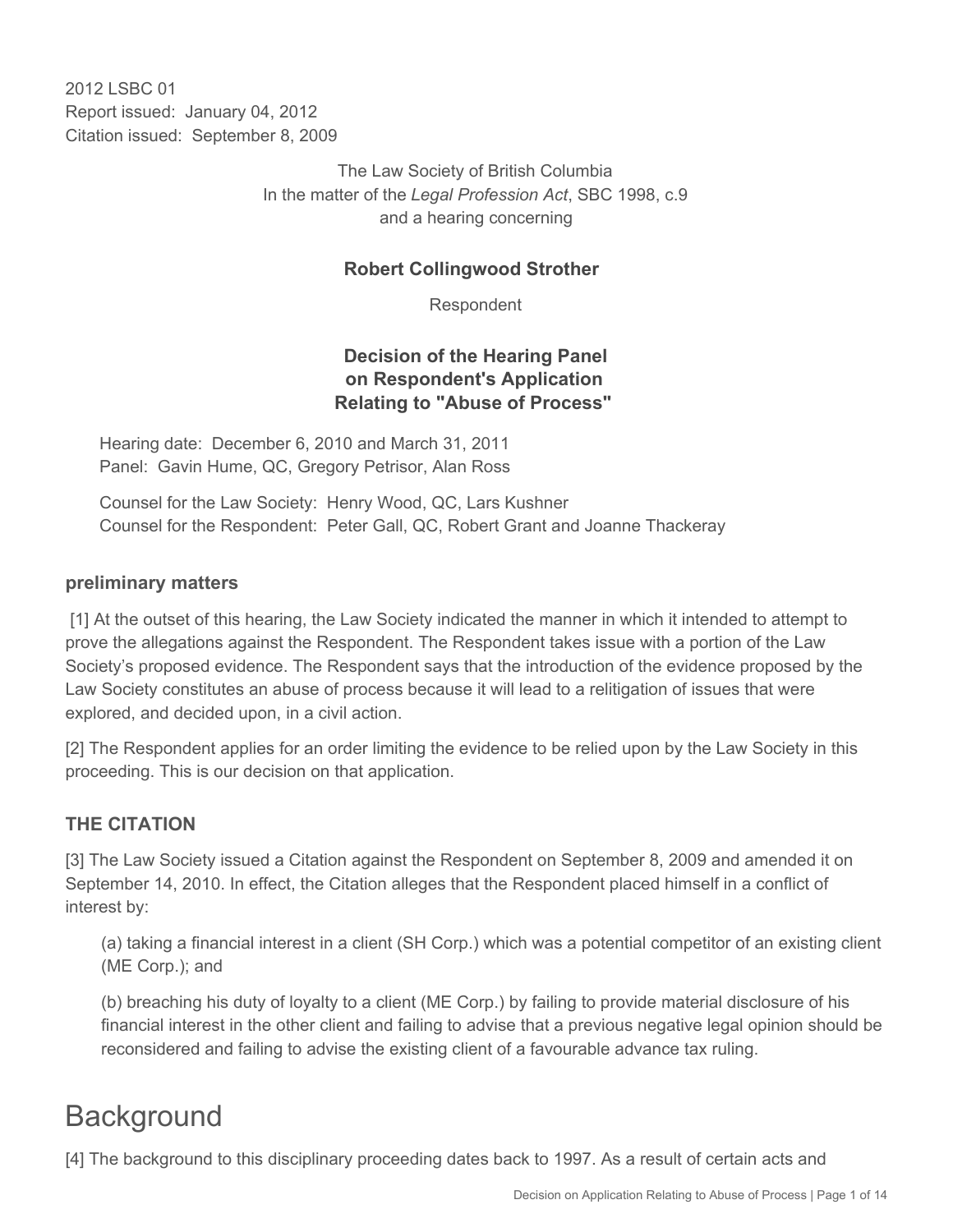omissions by the Respondent between 1997 and 1999, former clients of the Respondent (ME Corp.) sued him for alleged breaches of his retainer agreement and fiduciary obligations. The trial of that action occupied some 46 days in court. The majority of the factual background is set out in Reasons for Judgment issued by the Supreme Court of British Columbia (2002 BCSC 1179). That decision was appealed to the British Columbia Court of Appeal (2005 BCCA 35) and then the Supreme Court of Canada ([2007] 2 SCR 177, 2007 SCC 24).

[5] Each decision from the three levels of court discusses the factual background to the case. Of note, the three levels of court came to different conclusions about the legal implications deriving from certain facts.

[6] This hearing deals with the ethical standard to be applied to the Respondent in respect of his conduct in the period from 1997 through 1999.

[7] At the opening of the hearing in this matter, the Law Society indicated that it intended to prove its case by:

(a) relying, to a large extent, upon the evidence tendered and the findings of fact made in the BCSC, BCCA and SCC decisions; and

(b) leading further evidence on points that were not deliberated upon in those courts.

[8] As noted, the Respondent takes issue with the Law Society's intention to lead further evidence. He brings this application to limit the evidence that will be considered by this Panel.

[9] Since the Respondent's application, the parties further clarified their positions. The Law Society drafted a "Statement of Evidence to be Relied Upon" (the "Law Society's Statement of Evidence") consisting of 64 paragraphs with 18 attachments as well as a statement of "Applicable Legal Principles".

[10] The Respondent provided two responses to the Law Society's Statement of Evidence, dated June 3, 2011 and October 4, 2011. In the October 4, 2011 Supplementary Response, the Respondent indicated that he took issue with 13 of the paragraphs in the Law Society's Statement of Evidence.

[11] Although the further written submissions of the parties have clarified certain evidentiary issues, the Respondent's initial procedural objection remains. The Respondent says that the Law Society should not be allowed to introduce new evidence because it would be an abuse of process.

[12] The Respondent contends that this Panel should be restricted to the evidence adduced at the trial and is precluded from questioning the findings of fact made by the trial judge. The Respondent says that to allow any further evidence would constitute an abuse of process.

[13] The Respondent says in his written submission that the Law Society seeks "in effect, to challenge the findings of fact of the trial judge … It proposes to call witnesses and tender evidence to contest facts that have been decided by Mr. Justice Lowry, either expressly or by necessary implication, and which were adopted by the Supreme Court of Canada."

[14] It should be noted that both sides agree that evidence tendered at the civil trial is admissible and can be used by both the Law Society and the Respondent in this proceeding.

### **THE LAW**

[15] Both the Respondent and the Law Society rely on the Supreme Court of Canada's decision in *Toronto (City) v. CUPE, Local 79*, 2003 SCC 63, [2003] 3 SCR 77 ("*Toronto v. CUPE*"). Both parties argue that the case supports their respective positions.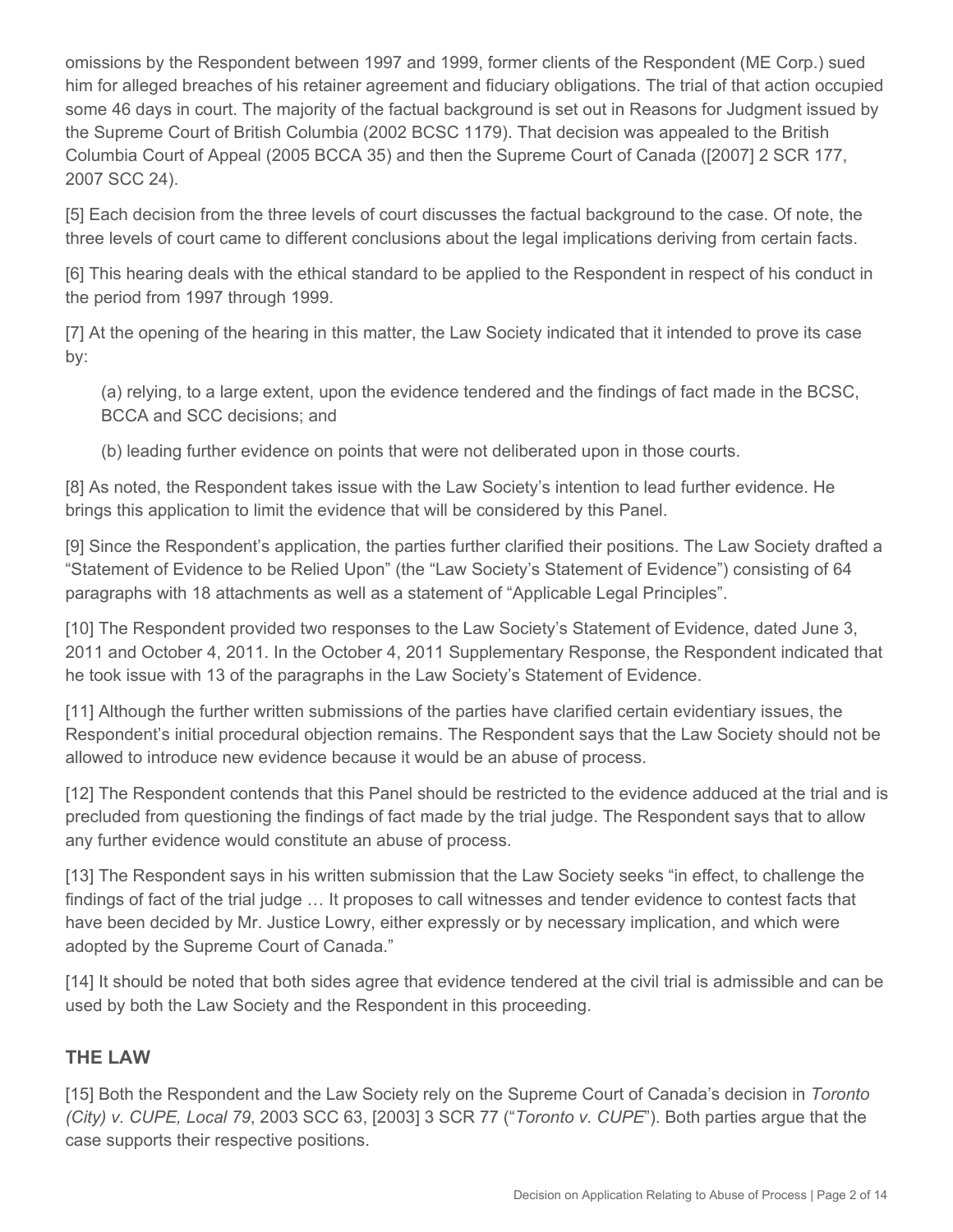[16] The *Toronto v. CUPE* case involved a grievance arbitration. The city employed a man as a recreation instructor. He was charged with, and convicted of, sexually assaulting a boy under his supervision. The conviction was upheld on appeal. The city dismissed the employee. The employee grieved his dismissal. The city did not call the complainant to testify in the arbitration. It sought to prove the assault by other means. The employee testified that he did not assault the boy. The arbitrator ruled in favour of the employee, finding that the city had not proved that the assault occurred and that the presumption raised by the criminal conviction had been rebutted.

[17] The Ontario Divisional Court quashed the arbitrator's decision. The Ontario Court of Appeal upheld the decision of the Divisional Court. The Supreme Court of Canada dismissed the union's appeal.

[18] The court relied on the doctrine of abuse of process for its ultimate conclusion that the grievor could not relitigate the factual basis for his conviction. In Toronto, Arbour J. described the doctrine of abuse of process by relitigation as follows:

#### (3) Abuse of Process

35 Judges have an inherent and residual discretion to prevent an abuse of the court's process. This concept of abuse of process was described at common law as proceedings "unfair to the point that they are contrary to the interest of justice" (*R. v. Power*, [1994] CanLII 126 (SCC), [1994] 1 SCR 601, at p. 616), and as "oppressive treatment" (*R. v. Conway*, 1989 CanLII 66 (SCC), [1989] 1 SCR 1659, at p. 1667). McLachlin J. (as she then was) expressed it this way in *R. v. Scott*, 1990 CanLII 27 (SCC), [1990] 3 SCR 979, at p. 1007:

... abuse of process may be established where: (1) the proceedings are oppressive or vexatious; and, (2) violate the fundamental principles of justice underlying the community's sense of fair play and decency. The concepts of oppressiveness and vexatiousness underline the interest of the accused in a fair trial. But the doctrine evokes as well the public interest in a fair and just trial process and the proper administration of justice.

…

38 It is true that the doctrine of abuse of process has been extended beyond the strict parameters of res judicata while borrowing much of its rationales and some of its constraints. It is said to be more of an adjunct doctrine, defined in reaction to the settled rules of issue estoppel and cause of action estoppel, than an independent one (Donald J. Lange, *The Doctrine of Res Judicata in Canada*. Markham, Ont.: Butterworths, 2000, at p. 344). The policy grounds supporting abuse of process by relitigation are the same as the essential policy grounds supporting issue estoppel (Lange, supra, at pp. 347-48):

The two policy grounds, namely, that there be an end to litigation and that no one should be twice vexed by the same cause, have been cited as policies in the application of abuse of process by relitigation. Other policy grounds have also been cited, namely, to preserve the courts' and the litigants' resources, to uphold the integrity of the legal system in order to avoid inconsistent results, and to protect the principle of finality so crucial to the proper administration of justice.

…

42 The attraction of the doctrine of abuse of process is that it is unencumbered by the specific requirements of res judicata while offering the discretion to prevent relitigation, essentially for the purpose of preserving the integrity of the court's process. (See Doherty JA's reasons (55 OR (3d) 541), at para. 65; see also *Demeter v. British Pacific Life Insurance Co.* (1983), 150 DLR (3d) 249 (Ont.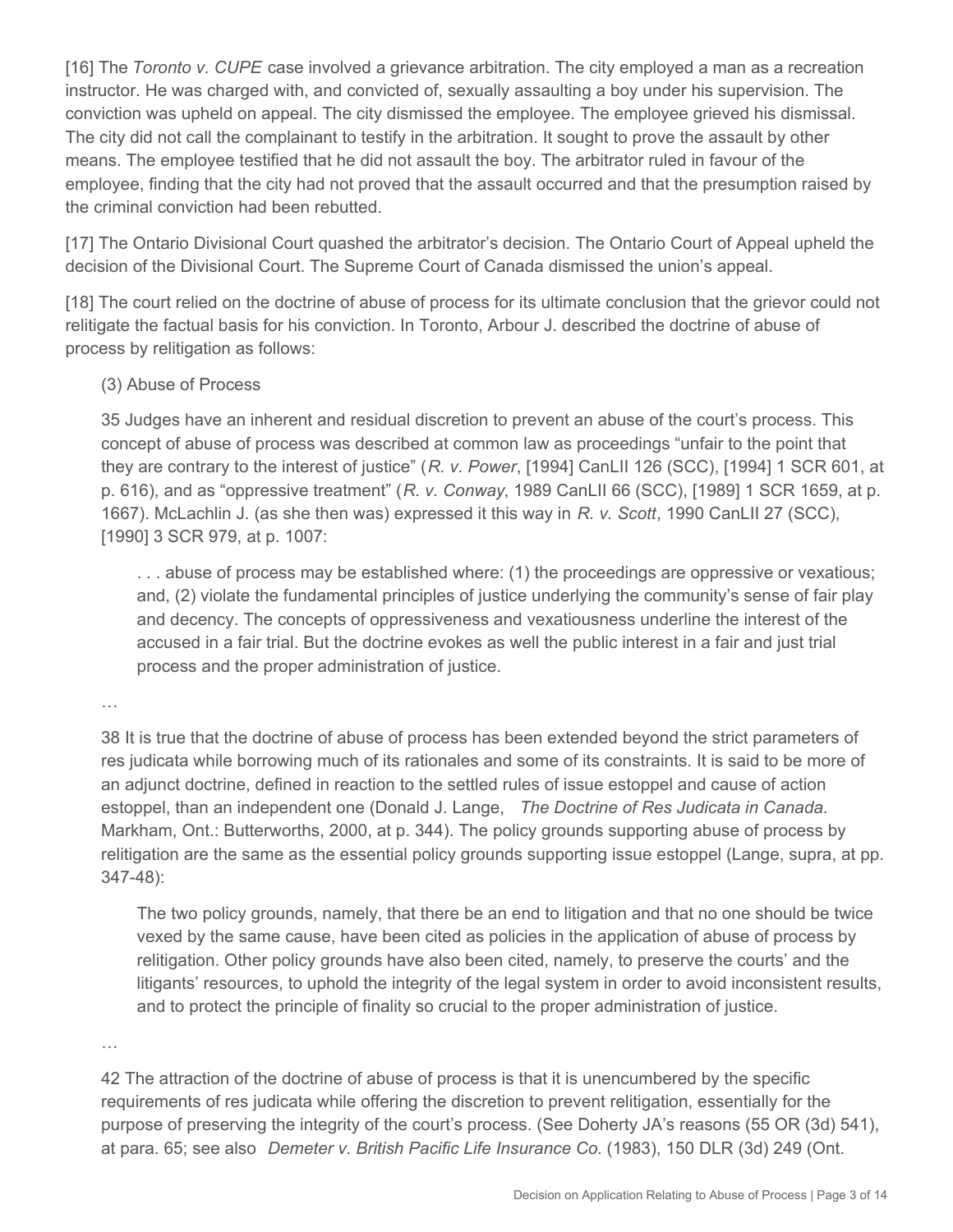HC), aff'd (1984), 48 OR (2d) 266 (CA), at p. 264, and *Hunter v. Chief Constable of the West Midlands Police*, [1982] AC 529 (HL), at p. 536.)

43 … In all of its applications, the primary focus of the doctrine of abuse of process is the integrity of the adjudicative functions of courts. Whether it serves to disentitle the Crown from proceeding because of undue delays (see *Blencoe v. British Columbia (Human Rights Commission)*, [2000] 2 SCR 307, 2000 SCC 44), or whether it prevents a civil party from using the courts for an improper purpose (see *Hunter*, *supra*, and *Demeter*, *supra*), the focus is less on the interest of parties and more on the integrity of judicial decision making as a branch of the administration of justice. …

46 … A desire to attack a judicial finding is not in itself an improper purpose. The law permits that objective to be pursued through various reviewing mechanisms such as appeals or judicial review. Indeed reviewability is an important aspect of finality. A decision is final and binding on the parties only when all available reviews have been exhausted or abandoned. What is improper is to attempt to impeach a judicial finding by the impermissible route of relitigation in a different forum. Therefore, motive is of little or no import.

51 Rather than focus on the motive or status of the parties, the doctrine of abuse of process concentrates on the integrity of the adjudicative process. Three preliminary observations are useful in that respect. First, there can be no assumption that relitigation will yield a more accurate result than the original proceeding. Second, if the same result is reached in the subsequent proceeding, the relitigation will prove to have been a waste of judicial resources as well as an unnecessary expense for the parties and possibly an additional hardship for some witnesses. Finally, if the result in the subsequent proceeding is different from the conclusion reached in the first on the very same issue, the inconsistency, in and of itself, will undermine the credibility of the entire judicial process, thereby diminishing its authority, its credibility and its aim of finality.

[19] It is evident from the reasoning in *Toronto v. CUPE* that the evil to be avoided is the relitigation of the same facts before a different tribunal. The possibility of inconsistent findings is to be avoided so that the credibility of the judicial process is not undermined.

### **THE SUBMISSIONS OF THE PARTIES**

[20] The Respondent argues that all relevant facts were squarely before the trial judge. The trial judge fully canvassed all of the relevant aspects of the factual circumstances as between the Respondent, his law firm and the two clients involved. He argues that, because the conduct alleged in the Citation relates to precisely the same factual matrix that was before the courts, the Citation must be considered on the basis of the factual findings of the judge at the Supreme Court.

[21] The Respondent argues that he should not be subject to relitigation of the same facts. It would be wrong to revisit the exact same factual issues that were before the trial judge and call evidence from witnesses with a view to challenging any of the trial judge's findings.

[22] In addition, the Respondent submits that the Law Society should not be entitled to undertake an open-ended, roving inquiry into the conduct of the Respondent. He says that the Law Society seeks to:

- (a) rely on facts that are clearly irrelevant to the subject matter of the Citation;
- (b) relitigate the findings of fact already found in the civil proceedings;
- (c) mischaracterize the factual findings of the courts in the civil proceedings;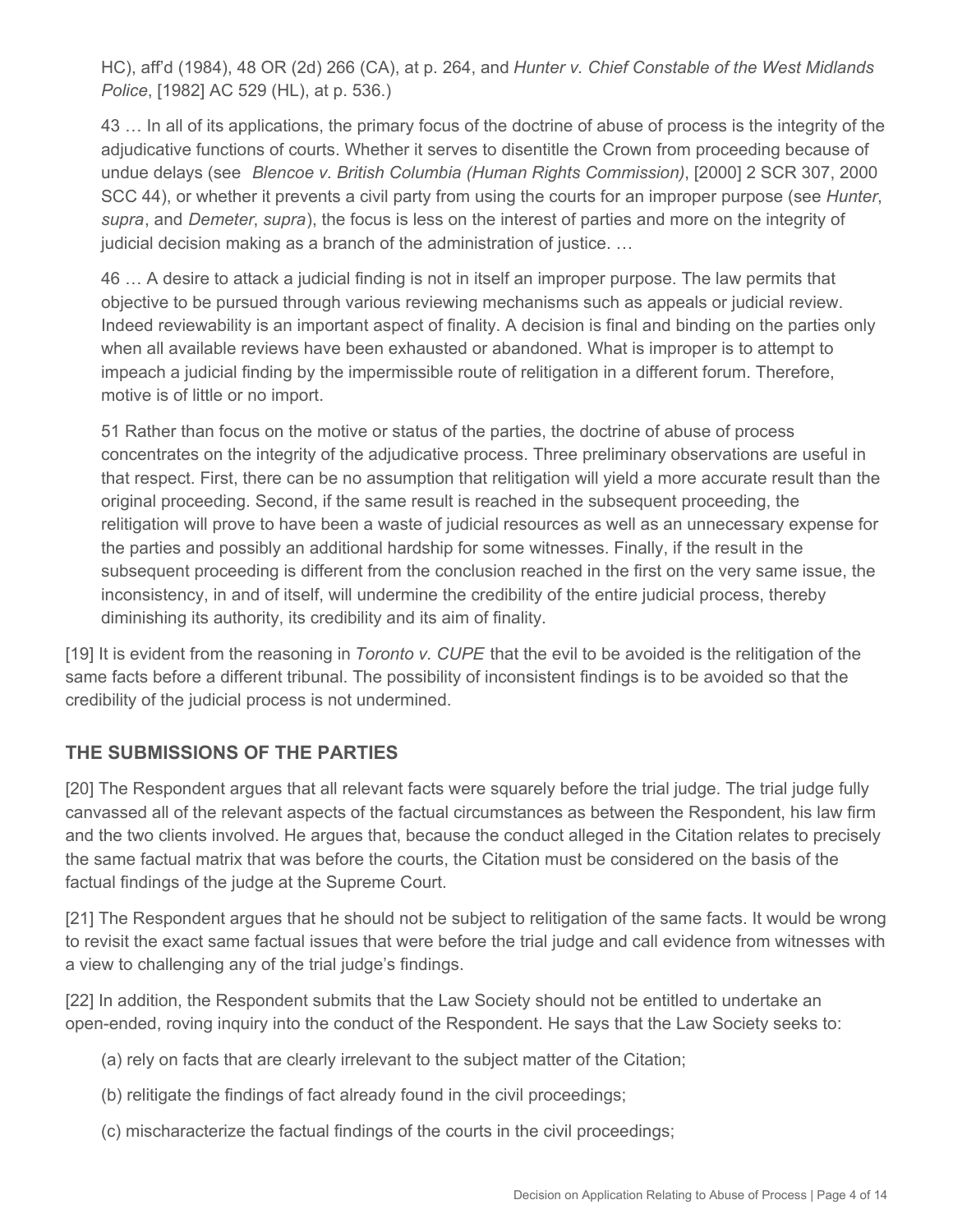(d) expand the scope of the Citation; and

(e) have this Panel begin a roving inquiry with the object of discovering some new misconduct by the Respondent.

[23] Of these five bases for the Respondent's objection to any portion of the proposed evidence of the Law Society, we are only called upon to rule on (b) (relitigation) at this time. If the Law Society seeks to introduce evidence that is irrelevant or outside the scope of the Citation, the Respondent will be at liberty to object to that evidence at the appropriate time. If the Law Society appears to be expanding the scope of the Citation or conducting a roving inquiry, the Respondent will be at liberty to object to the evidence on those bases as the evidence is tendered. If the Respondent believes that the Law Society is mischaracterizing factual findings that will be a matter for final argument.

[24] It should be noted that, in his first submission on this issue, the Respondent took the position that the Law Society is bound by the findings of fact found in the Reasons for Judgment of the trial judge. In later submissions the Respondent has allowed that other evidence from the trial, not mentioned in the Reasons for Judgment from the trial, can be referenced. He has further allowed that the findings from the other levels of court can be referenced, but with limitations.

[25] In response to the Respondent's application, the Law Society takes the following position:

(a) The current proceeding deals solely with issues of ethics and professional conduct. It can be distinguished from the civil trial, which dealt with legal duties arising from alleged breaches of fiduciary duty and retainer agreements.

(b) The Law Society does not seek to relitigate the facts or issues decided by the courts. It does not intend to "challenge the integrity of the adjudicative function of the court."

(c) The doctrine of "abuse of process" is an extraordinary remedy that is inappropriate in this situation.

#### **DISCUSSION**

[26] First, we note that the issues decided by the courts and the issues facing this Panel are not identical. The trial judge specifically indicated that he was not dealing with the ethical issues raised by the Respondent's conduct. He stated (at paragraph 34):

However, the present inquiry is not concerned with professional reputation and, apart from legal implications that may arise, this is not the place to engage in an analysis of ethical considerations upon which there may well be disagreement. The principal issues to be addressed here are necessarily confined to an assessment of whether what was done was other than the law allows.

[27] It was further noted by McLachlin CJC (dissenting in part):

142 … The question then is whether these duties conflicted with the lawyer's duties to a second client, or with his personal interests. If so, the lawyer's duty of loyalty is violated, and breach of fiduciary duty is established. This is the position on the authorities which the courts must follow. *This does not, of course, preclude law societies from imposing additional ethical duties on lawyers. They are better attuned than the courts to the modern realities of legal practice and to the needs of clients. If the obligations of lawyers are to be extended beyond their established bounds, it is for these bodies, not the courts, to do so.*

[Emphasis added]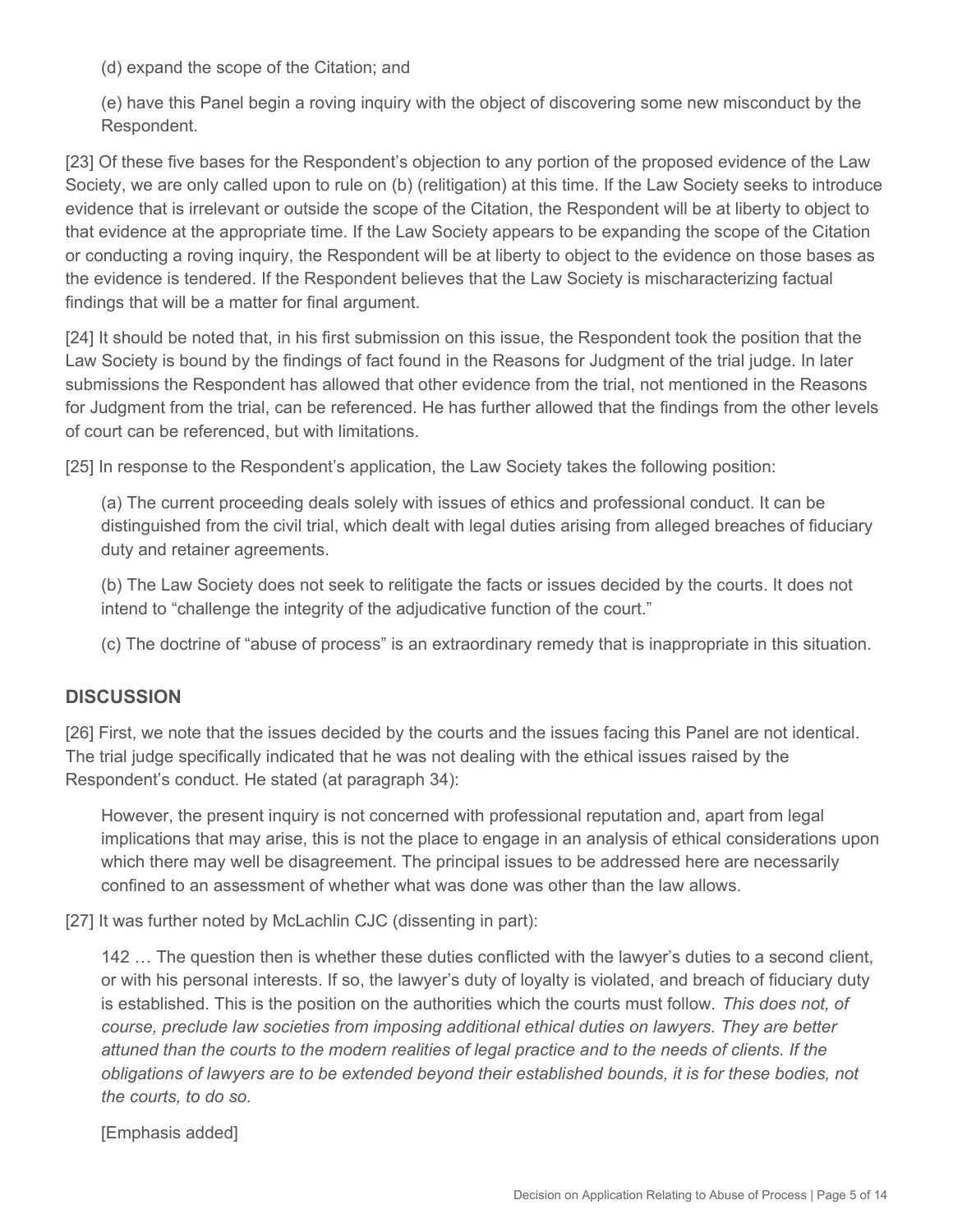[28] There is no discussion of the *Legal Profession Act* or the *Professional Conduct Handbook* in the SCC decision, although the *Handbook* is mentioned as part of the factual background.

[29] It is clear from these paragraphs that, while there will be significant overlap between the factual matrix that formed the basis of the court decisions and the evidence the Law Society seeks to introduce in this case, the issues, and therefore the factual basis, will not be identical.

[30] As a result, we cannot say that the Law Society's proposed course of action in calling evidence in this hearing constitutes a "relitigation" of the prior civil proceedings. This is not a case, like *Toronto v. CUPE*  (*supra*), where the very subject matter of the criminal proceeding (the conviction) became the basis for the employee's dismissal and the issue in the arbitration. In this case, the Respondent's conduct in the period 1997 to 1999 formed the basis of the civil proceeding against him. The question before this Panel is whether any of the Respondent's conduct constituted a breach of his ethical obligations. The evidence on that issue does not have to be drawn exclusively from the evidence adduced at the civil trial.

[31] Second, as noted above, through the process of disclosure and the production of the Law Society's Statement of Evidence, the scope of the Law Society's proposed evidence, and the purposes to which it will be put, have been significantly clarified. The Law Society makes clear in its submission that it has no intention of relitigating the issues or impugning the factual findings of the trial judge.

[32] In that respect we note that the Law Society's Statement of Evidence comprises 64 paragraphs. When invited to provide comment on the admissibility of the Law Society's evidence, the Respondent took issue with a total of 13 paragraphs. The Respondent's position with respect to most of those paragraphs relates not to the doctrine of abuse of process but to the inferences to be drawn from the evidence and the ability of the Law Society to make certain legal arguments. Those arguments do not fall within the scope of this application. They do not form the basis of a finding that the Law Society's proposed evidence constitutes an abuse of process.

[33] Below we have dealt specifically with the Respondent's position on the paragraphs that, he says, would constitute an abuse of process. We have noted the other paragraphs where the Respondent objects to evidence on other grounds. As set out below, those arguments will be dealt with in the course of the hearing. They do not constitute a proper preliminary objection.

[34] For ease of reference, we have tracked the objections in accordance with the headings in the Respondent's Supplemental Response (October 4, 2011).

### **The Development of the Idea**

[35] The Respondent opposes the admissibility of the evidence proposed in paragraph 29 of the Law Society's Statement of Evidence. It states:

In January 1998, the Respondent agreed to prepare a request for an advance tax ruling based upon the development with PD of a possible "technical fix" for getting around the matchable expenditure rules based on s. 18.1(15)(b) of the *Income Tax Act*. The Respondent was to share in any success ultimately achieved by means of a financial interest in the venture, and in SH Corp. in particular.

[36] The Respondent opposes the admissibility of any evidence suggesting the idea that formed the basis of SH Corp.'s business was co-developed by the Respondent and PD. He says that evidence is "directly contrary to the facts as found by Justice Lowry …"

[37] It should be noted that the Law Society, in its Response to the Respondent's Supplementary Response, has clarified that it is not concerned with establishing whether or not there was "co-development" of the idea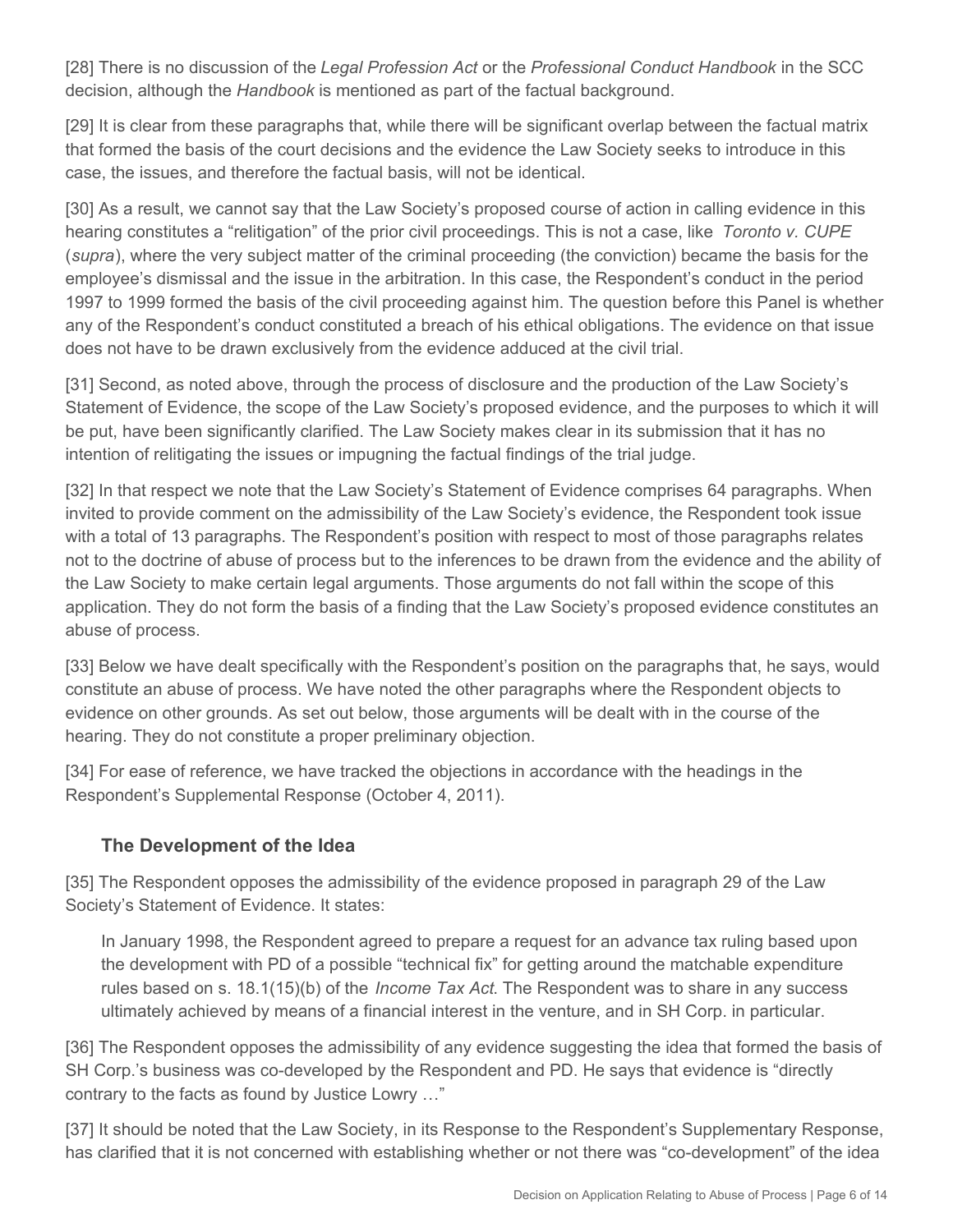that formed the basis of the SH Corp. business.

[38] The Respondent argues that Lowry J. specifically found that PD devised the idea that formed the basis of the SH Corp. business. He cites paragraph 91 of Lowry J's Reasons, which state, in part:

I find that the origin of the SH Corp. tax credit/shelter concept, which underlay its request for an advance tax ruling based on the 15(b) exception, was substantially as described by PD and Mr. Strother. And, I find that Mr. Strother concealed nothing from ME Corp. in 1997 in order to take a benefit for himself.

[39] However, paragraph 91 specifically deals with the period in time up to the end of 1997. Lowry J's comments in that paragraph were limited to the period when ME Corp. had a general retainer with Davis & Co. As noted above, paragraph 29 of the Law Society's Statement of Evidence specifically deals with January, 1998.

[40] We further note that, whatever findings Lowry J may have made regarding the decision-making process in 1998, he did not specifically find that PD was solely responsible for the idea that formed the basis of the SH Corp. business. At para. 145 he wrote:

The key distinction between the SH Corp. financing structure and all structures which preceded it was, of course, the provision for the fixed 80.1% fee originated by PD and Mr. Strother to render the Matchable Expenditures Rules inapplicable.

[41] Hence, evidence of co-development would not threaten to impugn any finding by the trial judge.

[42] Second, we note the Memorandum that the Respondent provided to his firm on August 4, 1998. That document was the subject of significant analysis in the Reasons for Judgment at the trial. It stated, in part (at. p. 2) when discussing the development of the idea "[i]n the early spring (April), 1998":

The structural elements were drawn from a number of sources including PD's accounting knowledge and experience, … an idea supplied by Joel Nitikman of Fraser & Beatty and elements provided by me.

[43] The Respondent argues that the trial judge made specific findings regarding the timing and development of the idea and that those findings should not be overturned. However, we note that Lowry J's Reasons indicate that he was left with significant questions on this exact topic. At para. 78, when discussing discrepancies between the facts adduced at trial and the statements in the August 4, 1998 Memorandum, Lowry J states:

Mr. Strother gives no satisfactory explanation for these inconsistencies in his evidence. It is difficult to understand why he was so careless in what he said to his partners, and considerable doubt arises about his interest being focused on the development of a tax credit business. But be that as it may, the inconsistencies go little distance toward establishing, as ME Corp. contends, that PD and Mr. Strother were acting in concert during the last two months of 1997 to subvert ME Corp.'s interests on some concealed view of the use to be made of the 15(b) exception.

[44] Hence, we cannot say that admitting evidence on this point would "undermine the clear factual finding of the trial judge" as the Respondent submits.

# **The Respondent's Financial Interest in SH Corp.**

[45] The Respondent also opposes the evidence set out in the last sentence of paragraph 29 of the Law Society's Statement of Evidence, which states: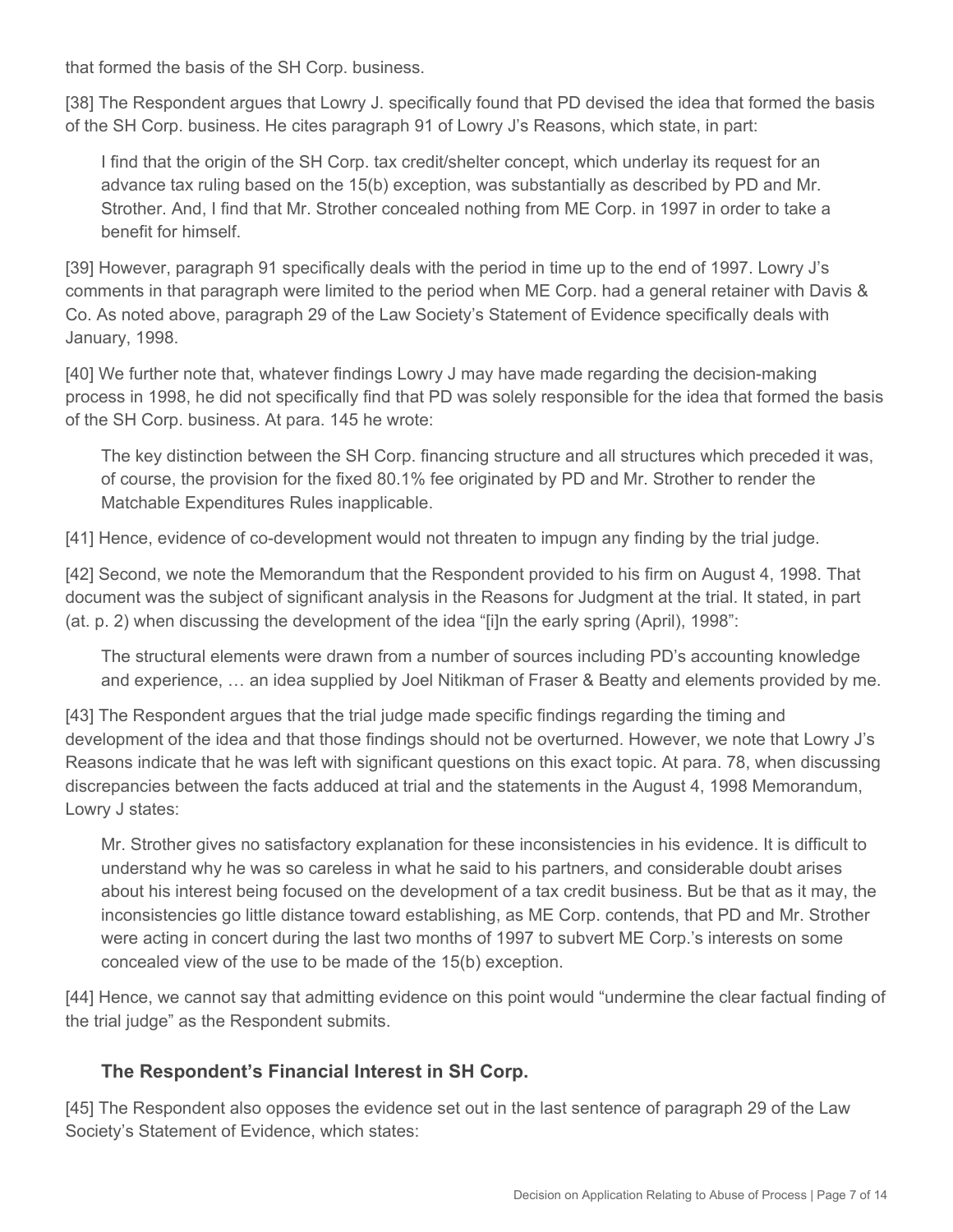Mr. Strother was to share in any success ultimately achieved by means of a financial interest in the venture, and in SH Corp. in particular.

[46] The Respondent says that the Law Society's evidence on this issue would be "misleading and contrary to the evidence that was before the trial judge." It should be noted that the Respondent does not state that any such evidence would be contrary to the findings of the trial judge. The Respondent's argument on this point draws the distinction between the first agreement that the Respondent made with PD, and the second agreement. The gap between the two agreements was required because Davis & Co. would not allow the Respondent to have a financial interest in SH Corp. while it was a client. The Respondent's Supplemental Response refers to significant excerpts from the transcripts, which do not appear to be referenced in any of the Reasons for Judgment.

[47] Despite the evidence excerpted by the Respondent, it is clear that Lowry J and the other levels of court saw the evidence through a different lens. Binnie J synthesized the findings regarding the Respondent's financial interest at paras. 66 and 67:

66 The trial judge found that Strother agreed to pursue the tax ruling on behalf of Sentinel in return for an interest in the profits that would be realized by Sentinel if the ruling was granted:

Mr. Strother prepared the request for the ruling without charge in return for PD's agreement that Mr. Strother would participate equally (55% on the first \$2 million) [and 50% thereafter] in any profit realized through a share option should the desired ruling be granted. Responsibility for expenses associated with the request would be equally borne ... .

…

... Mr. Strother agreed to seek for him an advance tax ruling and, as indicated, to prepare the request without charge, in return for an equal share in any success ultimately realized. [paras. 23 and 57]

67 Strother had at least an "option" interest in Sentinel from January 30th until at least August 1998 (when he was told by Davis to give up any interest). This was during a critical period when ME Corp. was looking to Strother for advice about what tax-assisted business opportunities were open. The precise nature of Strother's continuing financial interest in Sentinel between August 1998 and March 31, 1999 (when Strother left Davis) is unclear, but whatever it was it came to highly profitable fruition in the months that followed. The difficulty is not that Sentinel and ME Corp. were potential competitors. The difficulty is that Strother aligned his personal financial interest with the former's success. By acquiring a substantial and direct financial interest in one client (Sentinel) seeking to enter a very restricted market related to film production services in which another client (ME Corp.) previously had a major presence, Strother put his personal financial interest into conflict with his duty to ME Corp. The conflict compromised Strother's duty to "zealously" represent ME Corp.'s interest ( *R. v. Neil*, [2002] 3 SCR 631, 2002 SCC 70 at para. 19), a delinquency compounded by his lack of "candour" with ME Corp. "on matters relevant to the retainer" (ibid.), i.e. his own competing financial interest: …

[Emphasis in original]

[48] It is evident from paragraphs 66 and 67 of Binnie J's decision that the majority of the SCC was left in some considerable doubt as to the exact nature of the financial arrangement between PD and the Respondent, at least after August, 1998. One wonders how this Panel is supposed to be bound by an alleged finding of fact that either does not exist in the trial Reasons or, if it does, was so vague that it could not be discerned by the Supreme Court of Canada.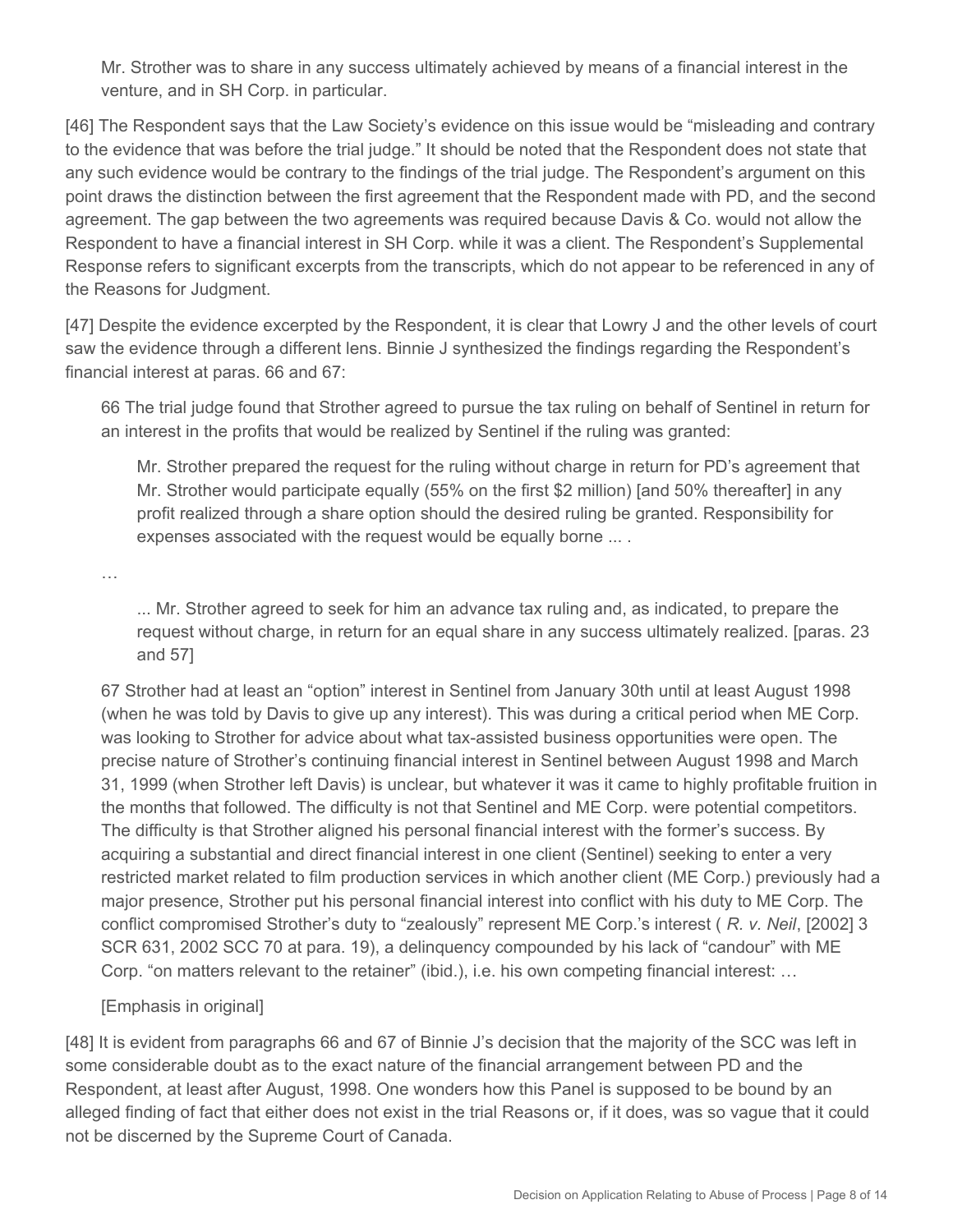[49] It follows that it would not be an abuse of process to hear further evidence on this topic. There is no risk of a finding that impugns the trial judge's findings.

## **The Allegation that, in May, 1998 the Principals of ME Corp. Continued to Rely on the Respondent's Advice Concerning TAPSF Investments**

[50] The Respondent takes issue with the proposed evidence in paragraphs 38 and 50 of the Law Society's Statement of Evidence. Those paragraphs state, in part:

38. Mr. Strother was cognizant that the principals of ME Corp. continued to rely upon his advice about anything that might be done to work around the new tax ruling concerning TAPSF investments. …

50. In 1998, Strother met with ME Corp. executives on January 15, 21, 27 and May 19, June 26, July 24, August 4 and (by chance) in mid-September. SC and HK [ME Corp. executives] testified that they asked Mr. Strother what business opportunities might be available to ME Corp. in the wake of the new tax rules. They said they relied on him to advise if there was a "way around" the matchable expenditure rules that would allow them to resume their TAPSF business.

[51] Those paragraphs relate to the nature of the discussions between the Respondent and ME Corp. in 1998.

[52] The Respondent submits that it would be an abuse of process to hear evidence on that particular issue because the trial judge rejected the clients' evidence at para. 100 of the BCSC decision. It states:

[100] What was said at the meetings in 1997 and 1998 was obviously said in the context of the government's termination of tax shelters and of ME Corp. having stopped doing that business in the same way as had both Grosvenor Park and Alliance. In other words, HK and SC were not consulting Mr. Strother for advice on the Rules that had put an end to their tax shelter business or to explore whether there was any possibility of that business in some way being continued. They had no reason to do so and had no expectation of receiving any advice in that regard. What they wanted to know was whether ME Corp. could do anything else apart from tax-sheltered financing. Mr. Strother says that, in general terms, the focus of the meetings he had with HK in January was to consider what ME Corp. might do, and HK says that it was not until the end of January that he was able to get Mr. Strother to sit down and focus on talking about new business opportunities. The subject of tax-shelter financing never arose. The only real advice Mr. Strother appears to have given was with respect to the loss-co idea. He was not asked to advise on tax-shelters and he did not do so.

[53] However, the wording of the disputed paragraphs (38 and 50) is taken, almost verbatim, from the majority decision of the SCC Reasons (para. 15 – 16 under the heading "Facts"):

15 In 1998, Strother met with ME Corp. executives on January 15, 21, 27 and May 19, June 26, July 24, August 4 and (by chance) in mid-September. They testified that they asked Strother what business opportunities might be available to ME Corp. in the wake of the new tax rules. They said they relied on him to advise if there was a "way around" the MER that would allow them to resume their TAPSF business. SC testified in cross-examination as follows:

Q. And I suggest, sir, that in fact that you did not -- ME Corp. did not approach Strother and Davis to request Strother and Davis to develop a means to amend the structure. Isn't that correct, sir?

A. It's not correct. As I've said to you what happened is ME Corp. had a general agreement and understanding in their being represented by Davis & Company that *that was a principal function of the law firm for us, is when there is a change of tax law to find a way around it.* When the tax law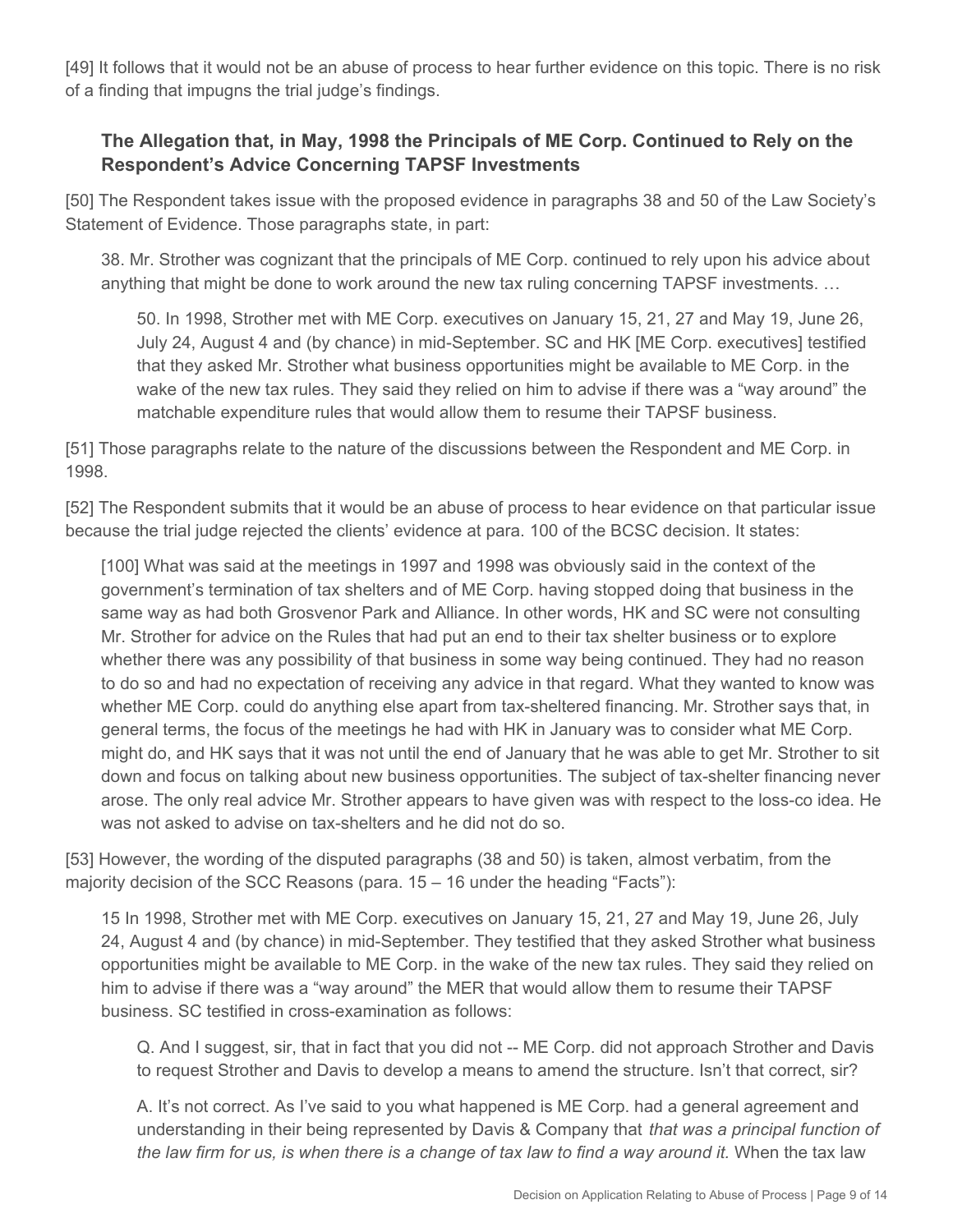was changed and we were told in 1996, November of '96, that there was no absolutely no way around it, we followed Strother's advice to lobby the government, try to get an exception, and try again to get grandfathering. But we were told, and we relied absolutely on his legal advice that there was absolutely no way to get around the rules. The general instruction though of our employment stayed in effect all the time. If there is a way, Strother, if you know it now, if you know it in the future, that's your job for us. *Find a way to get around any changes of the law. It was first implicit, possibly not explicit at that point, but it was clearly the central part of the retention of Davis & Company and Rob Strother for our business.*

[Emphasis added by Binnie, J]

(ME Corp.'s RR, vol. 1, at p. 84)

In his evidence-in-chief, the Respondent testified:

A. And I think we had a general discussion, that I had very little recollection of, which I've, I guess come to be refreshed through the course of this litigation, and I think it was a, where-are-we-going-now meeting with HK *where we talked about some of the things that I said earlier that we sort of put on hold* while he was getting closed and, and worrying about those issues.

[Emphasis added by Binnie, J]

(Strother's AR, at p. 94)

In his factum, Strother emphasizes the trial judge's conclusion that:

HK and SC were not consulting Mr. Strother for advice on the rules that had put an end to their tax shelter business or to explore whether there was any possibility of that business in some way being continued. They had no reason to do so and had no expectation of receiving any advice in that regard.

[Emphasis deleted by Binnie, J; para. 24.]

16 Throughout 1998 and into 1999, Davis continued to do some work for ME Corp. on outstanding matters relating to film production services transactions that had closed by the end of October 1997 as well as unrelated general corporate work. Through 1998 and into January 1999, Davis invoiced ME Corp. more than \$98,000 in legal fees.

 $[54]$  Similar wording is contained in the BCCA Reasons (paras.  $15 - 17$ ). It is clear that the evidence proposed by the Law Society in this disputed paragraph was considered by both appellate levels of court.

[55] It is also evident that the appellate courts were unclear on the extent of the trial judge's factual findings on this topic. We note, for example, paragraph 15 from the BCCA Decision:

15 It is unclear whether the trial judge accepted the testimony of HK and SC concerning their meetings with Mr. Strother in 1998. He stated at para. 99 of his Reasons that the testimony of HK and SC fell "far short of supporting what [was] pleaded". …

[56] Further, we note the comments made by the BCCA relating to the findings of the trial judge on the discussions between the parties in 1998 and legal and ethical implications arising from them:

17 One must not, however, equate the scope of a lawyer's contractual duty to advise his client - usually a matter of fact like that at issue in *Smith v. McInnis*, [1978] 2 SCR 1357 - with his fiduciary duties, including the duty not to place himself in a position of conflict and the duty to disclose any personal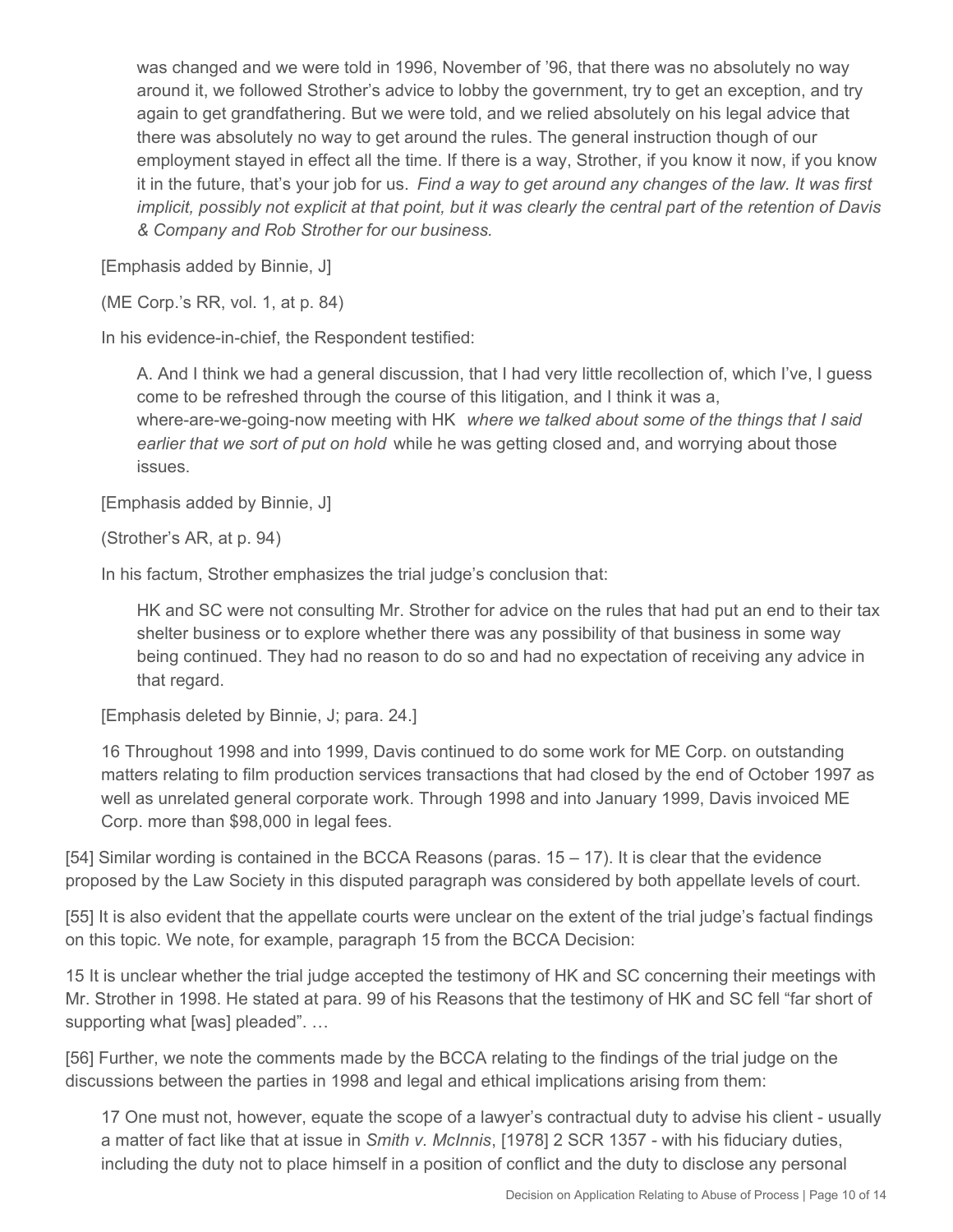interest he may have that might affect his loyalty and dedication to the client's cause. The latter duties are implied by law and are unlikely to be validly excluded or diminished by contract. (See, e.g., s. 65(3) of the *Legal Profession Act*, SBC 1998, c. 9 and the various Guidelines in the Law Society's *Professional Conduct Handbook*, breach of which may lead to disciplinary proceedings.) Certainly when ME Corp. asked 'what was to be done', it was entitled to an honest and complete answer, whether or not Mr. Strother had a file open for continuing TAPSF work. The fact that the client did not ask about s. 18.1(15)(b) specifically, or seek repeated confirmations that Mr. Strother had not yet become aware of the possibility of a "technical fix", is surely not conclusive of his duty to respond candidly. The very reason ME Corp. had abandoned its TAPSF business, had discontinued the meetings of its "deal team", and was looking around for other alternatives, was that Mr. Strother had told them there was 'nothing to be done' (in the way of TAPSF syndications) under the new rules. In my opinion, it does not lie in his mouth to say now, as Mr. Macintosh contends, that HK and SC "were not consulting Mr. Strother on tax shelters and they had no expectation of receiving any advice in that regard." They were not legally knowledgeable, and whether they " *expected*" to be told that there was a possible solution to their predicament, they were *entitled* to candid and complete advice from a lawyer who was not in a position of conflict.

#### [Emphasis added]

[57] The Respondent submits that any possibility of a finding by this Panel that impugns the trial judge's finding relating to the 1998 conversations would lead to a result similar to *Toronto v. CUPE*. We disagree. It is evident that the BCCA was "unclear" whether the trial judge accepted the evidence of the ME Corp. executives. That uncertainty also appears in the SCC decision, which cites the relatively equivocal evidence of the Respondent on the issue. We do not see that further evidence on this issue could lead to an impugning of the trial judge's findings when the exact nature of those findings has already been questioned by two levels of appellate court.

## **The Respondent Took Pains to Ensure that No-one at Davis Disclosed to ME Corp. the Firm's Involvement with SH Corp.**

[58] The Respondent refers to two paragraphs (37 and 38) from the Law Society's Statement of Evidence. However, the majority of the evidence in those paragraphs is not controversial. The only piece that concerns the Respondent is the following statement:

He took pains to ensure that nobody at Davis disclosed their involvement with SH.

[59] The Respondent's submission in respect of paragraphs 37 – 38 of the Law Society's Statement of Evidence is that the Law Society is trying to have this Panel infer that the Respondent "knowingly and deliberately 'deceived' ME Corp." by proving that he misled his own partners as to the nature of his agreement with SH Corp.

[60] The Law Society accepts that it has not alleged, as part of the Citation, that the Respondent misled his partners at Davis. However, the Law Society does allow that, as part of the final argument, it will submit that the Respondent's August 4, 1998 memo to his partners "is highly significant to any consideration of the several alleged breaches of duty to ME Corp. …"

[61] The Respondent says that this evidence should not be allowed on three grounds:

- 1. It falls outside of the Citation.
- 2. The "evidence" is not evidence, but is, in fact, "commentary" by the appellate judges.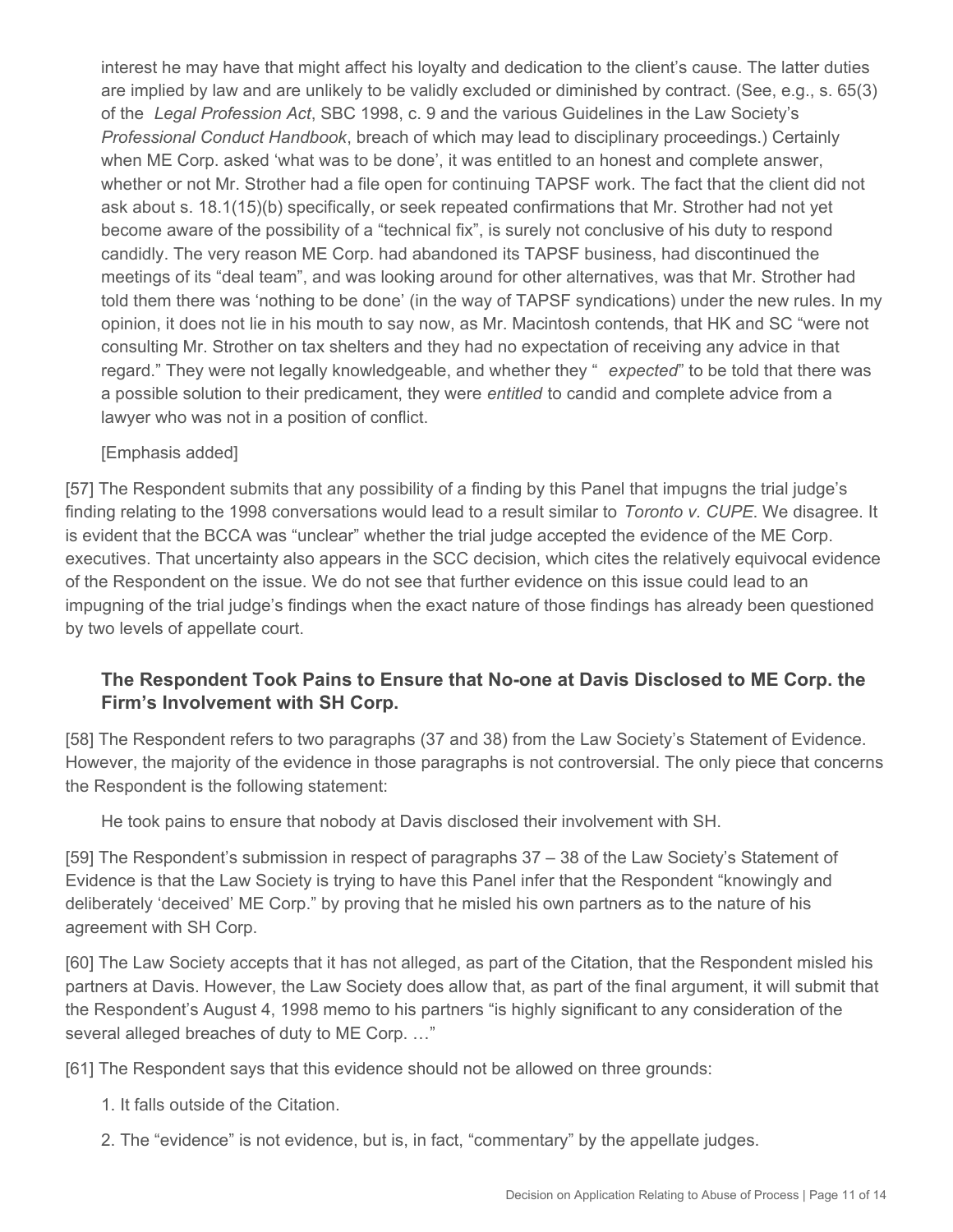3. There is no basis in the evidence supporting any inference that the Respondent was deceiving his partners.

[62] In short, none of these three grounds falls under the rubric of the "abuse of process" doctrine. As a result, it is not necessary to deal with these objections at this preliminary juncture. The Respondent will be at liberty to raise these objections either during the course of evidence, or when making his arguments during final submissions.

## **The Date when the Advance Tax Ruling became Public is Inadmissible**

[63] The Respondent raises an objection to the facts set out in paragraphs 52 and 53 of the Law Society's Statement of Evidence. Those paragraphs relate to the Advance Tax Ruling that SH Corp. obtained and the date upon which it became public.

[64] According to his Supplemental Response, the Respondent "does not dispute this portion of the Law Society's Statement of Evidence." Instead, the Respondent disputes the inferences that the Law Society wishes to draw from these facts.

[65] We do not interpret the doctrine of "abuse of process" as extending to the inferences to be drawn from evidence or factual findings. We do not believe that an exploration of this evidence could lead to a finding that is inconsistent with that of the trial judge.

[66] On that point, we note that Lowry J's Reasons appear to make minimal findings on the issue of the timing of making the Advance Tax Ruling public. At para. 33 he writes:

33 ME Corp. learned of SH Corp.'s request for a tax ruling only after it was issued. Neither PD, Mr. Strother, nor anyone at Davis disclosed it to ME Corp. When HK and SC learned that Mr. Strother had obtained a ruling for PD, ME Corp. promptly severed its relationship with Davis and sought alternative legal representation, first for litigation advice and then for tax advice on how it could re-enter the tax-assisted production services financing business.

[67] There is no portion of the trial judgment that is more precise than paragraph 33 on the issue of publication of the Advance Tax Ruling. The issue is discussed, in detail in the appellate decisions. The majority decision at the SCC suggests that the Advance Tax Ruling became public on the date it was made. Both the Law Society and the Respondent agree that statement was incorrect.

[68] Given these circumstances, we do not believe that it would be an abuse of process for the Law Society to adduce further evidence on this issue.

### **What the Respondent did not Disclose to ME Corp.**

[69] This portion of the objection arises from paragraph 53 of the Law Society's Statement of Evidence. As noted in the heading, it relates to the information that the Respondent did not disclose to ME Corp.

[70] The Respondent does not dispute the "factual allegation" of the Law Society that he did not disclose certain information to ME Corp.

[71] Instead, the Respondent disagrees with the legal implications of the admitted facts.

[72] That objection is not a matter that falls within the umbrella of this preliminary application. It is not an abuse of process to argue the legal implications of facts.

# **The Loans from PD's company to the Respondent**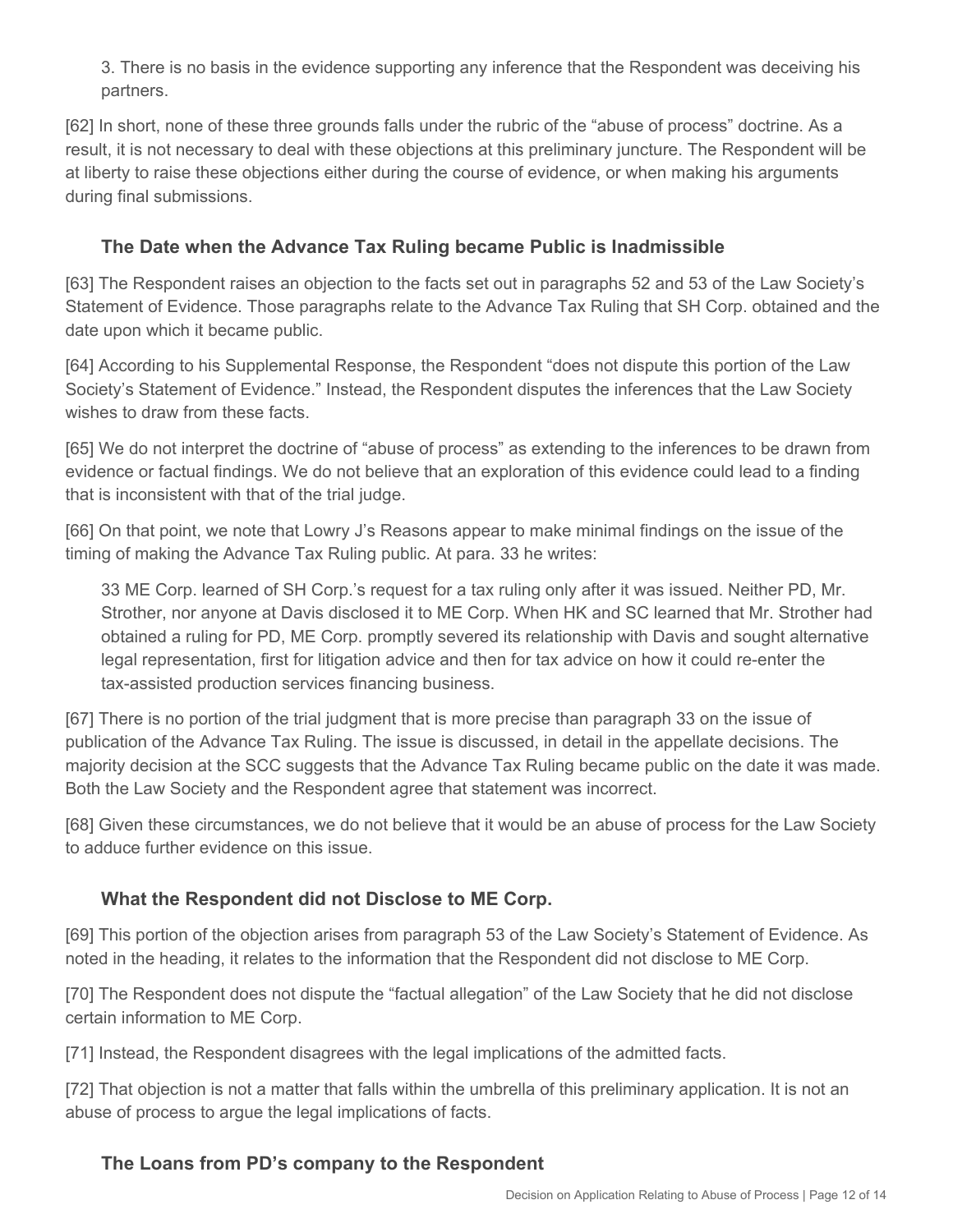[73] The Respondent takes issue with the proposed evidence in paragraphs 56 and 60 of the Law Society's Statement of Evidence. The evidence relates to loans that PD's company made to the Respondent in February and March, 1999. We note that the Respondent's submissions (at para. 70 of his Supplementary Response dated October 4, 2011) suggests that these loans were made in February and March of 2010. That date appears to be an error. The loans occurred in 2009.

[74] We also note that there is no mention of the loans from PD's company to the Respondent in the trial Reasons. It is first mentioned in the BCCA decision. Hence, it is impossible for any finding this Panel makes to impugn the trial judge's finding on this issue.

[75] The Respondent does not object to the evidence contained in paragraphs 56 and 60. His concern is that the Law Society will attempt to argue that the loans were not loans but were evidence of the Respondent maintaining a financial interest in SH Corp. throughout 1998 and beyond despite the contrary instruction from his managing partner in August 1998.

[76] The Respondent objects "to the Law Society's attempt to make this argument."

[77] The doctrine of "abuse of process" does not extend to a party's entitlement to make any argument it sees fit. It is certainly not the basis of a preliminary objection on the basis that one party intends to argue a point that the other party does not like.

### **Allegations Regarding Awareness of Wrongdoing and Culpability**

[78] Paragraph 64 of the Law Society's Statement of Evidence states that:

… a significant additional aspect of fact-finding peculiar to this proceeding is an assessment of Mr. Strother's awareness of wrongdoing during 1998. This is a determination which cannot be summarized in advance, of course, and which would necessarily involve the Panel's evaluation of some direct testimony by him [Strother]. It will be material to evaluations of the gravity of his misconduct and of the degree of culpability generally, including, for example, consideration of whether his behaviour was a gross manifestation of self-interest or a genuine product of ethical confusion.

[79] In his Supplemental Response (October 4, 2011) at paragraphs 75 – 90, the Respondent argues that to allow this fact-finding is wrong for the following reasons:

(a) it is an attempt to relitigate the questions that ME Corp. put before the trial judge;

(b) it goes outside of the scope of the Citation;

(c) the potential for prejudice to the Respondent far outweighs any probative value because it would result in a roving and open-ended inquiry into the Respondent's conduct; and

(d) any such evidence would be irrelevant.

[80] Of these four objections, we find that only the first argument "relitigation" falls under the doctrine of "abuse of process" and is properly considered in this preliminary application. The other objections can be raised during the course of the evidence or in final argument.

[81] Because the Law Society has not particularized the evidence that it intends to call in this regard, except to indicate that the Respondent will be examined, we are not in a position to rule on whether the admission of such evidence could be considered an abuse of process. As a result, we are not in a position to exclude the Law Society's proposed method of proceeding.